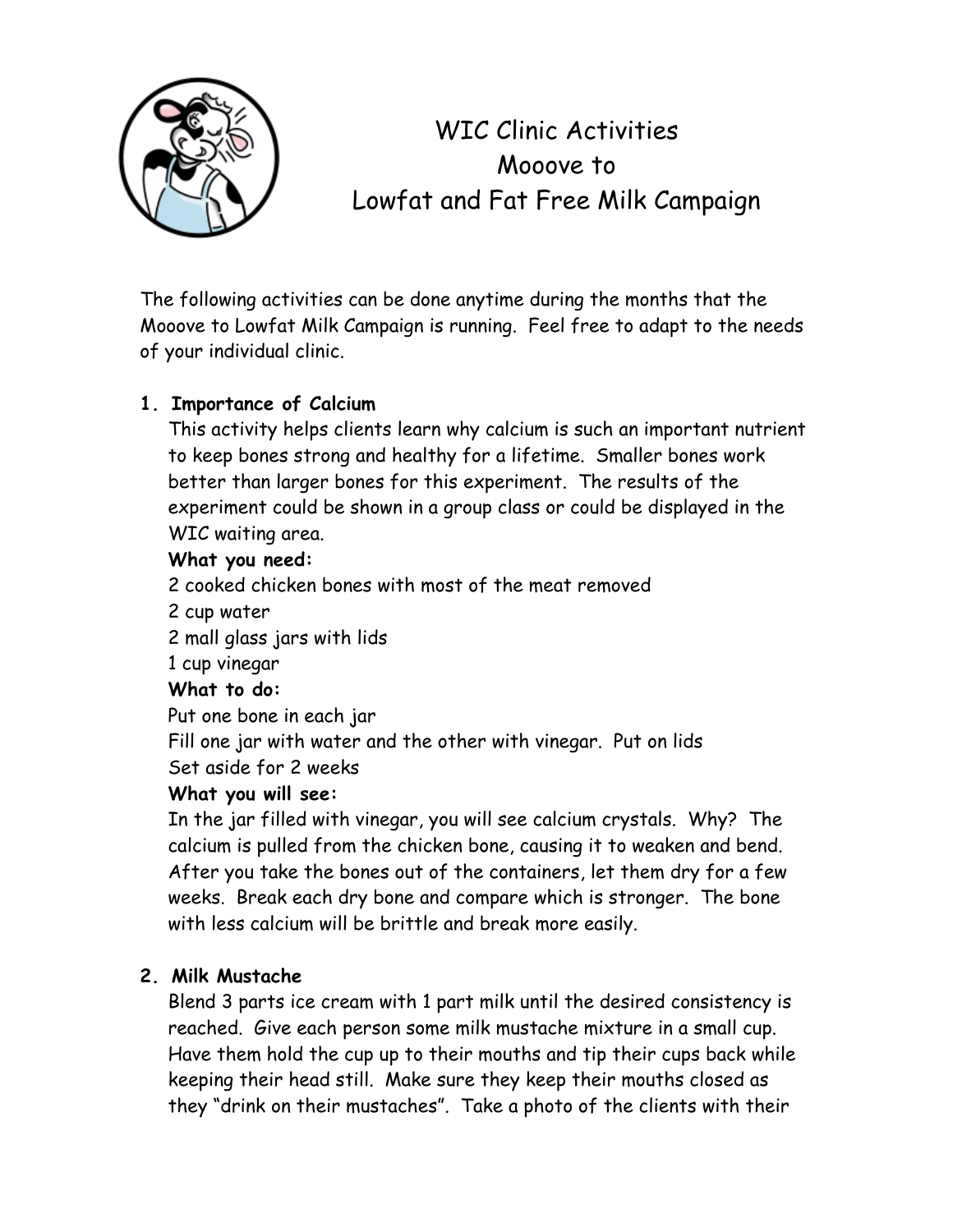milk mustache. Post the pictures on a bulletin board or send the picture home with the client. **OR** take pictures of WIC staff members with a milk mustache. Make into poster or bulletin board and display in waiting room during the campaign.

#### **3. Fat in Milk Display**

This activity shows the fat content of the amount of fat in each type of milk. Obtain 4 clear plastic cups (8 ounces or larger). Label one cup with: Amount of fat in  $\frac{1}{2}$  gallon whole milk. Label the second cup with: Amount of fat in  $\frac{1}{2}$  gallon Reduced Fat 2% milk. Label the third cup with: Amount of fat in Lowfat 1% milk. Label the last cup: Amount of fat in  $\frac{1}{2}$  gallon Fat Free milk. Melt 10 tablespoons butter-flavored shortening. Pour 5 tablespoons into the first cup, 3 tablespoons into the second cup,  $1\frac{1}{2}$ tablespoons into the third cup and leave the fourth cup empty. Let the shortening harden. This display would be good to use in a group class or in the waiting room area as part of an interactive nutrition education center.

#### **4. Kids Art Contest**

Provide a Mooove to lowfat milk coloring page to all age-appropriate children (a coloring page can be found in the kit\_. Have them color their page during the WIC visit. Post their page if they are willing on a central bulletin board area.

#### **5. Recipe Contest**

Collect the client's favorite recipes using lowfat or fat free dairy products. Clients could be asked to submit recipes and staff could compile recipes into a booklet that could be given to all clients.

#### **6. Door Prize Contest**

This contest could be completed after the milk campaign is completed. Give each client a note to bring in lowfat or fat free milk jug caps at their next check pick up appointment after the campaign. For each

 cap they bring in, allow them to fill out a slip of paper with their name, entering them in the contest. After the deadline for the contest, choose a winning entry. Contact the winning client. Door prizes could be obtained locally. Take a picture of the winner and post the winner's picture in the clinic.